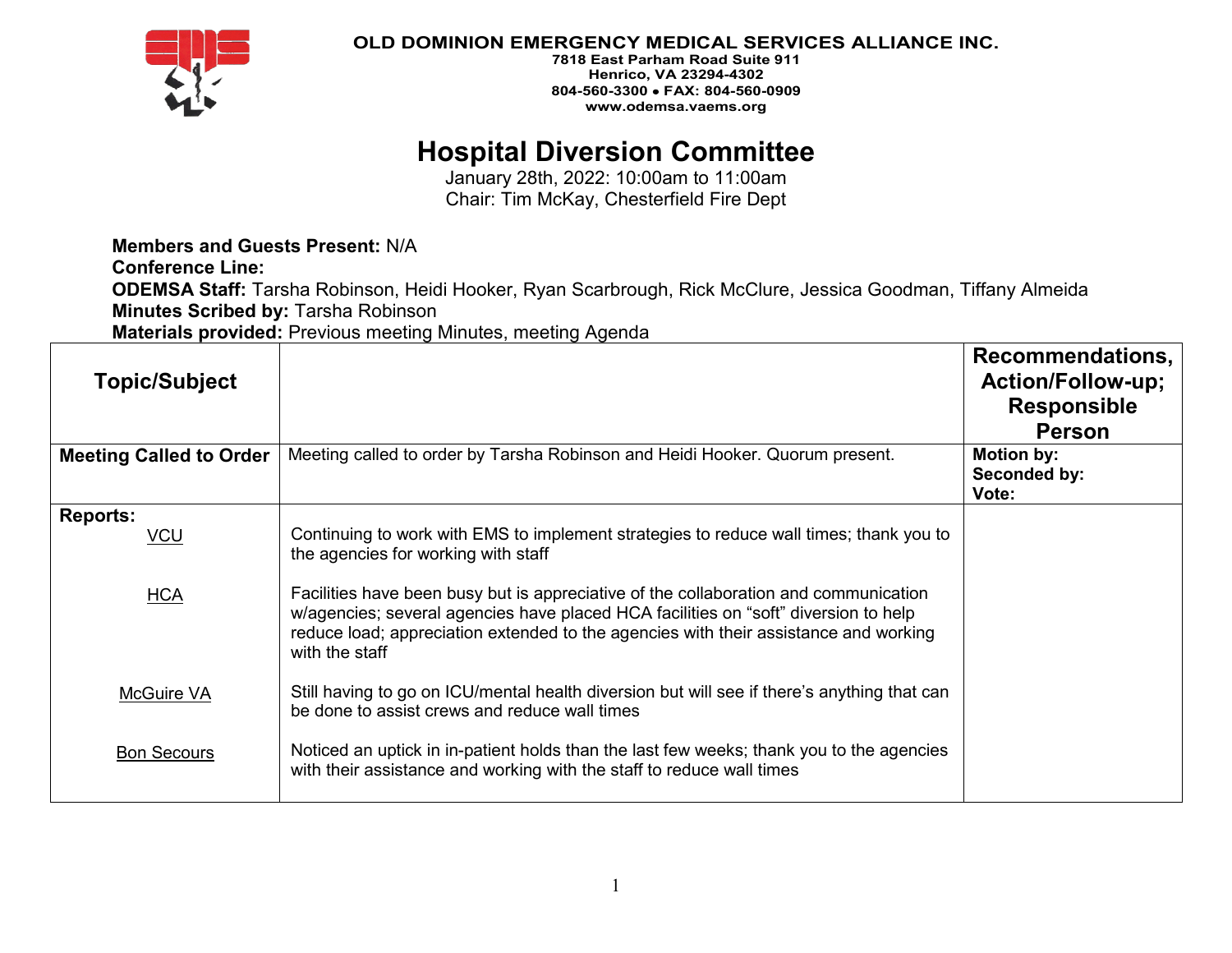# **OLD DOMINION EMERGENCY MEDICAL SERVICES ALLIANCE INC.**

#### **7818 East Parham Road Suite 911 Henrico, VA 23294-4302 804-560-3300** • **FAX: 804-560-0909 www.odemsa.vaems.org**

| <b>RAA</b>                                                                                           | As soon as pilot to come off of Code Black began, transport volume dropped; turn-<br>around times have "been decent"; appreciation extended to facilities working with<br>agencies to reduce wall times                                                                                                                                                                                                                                                                                                                                                                                                                                                                                                                                                                        |                                                                                                                                                                                                                              |
|------------------------------------------------------------------------------------------------------|--------------------------------------------------------------------------------------------------------------------------------------------------------------------------------------------------------------------------------------------------------------------------------------------------------------------------------------------------------------------------------------------------------------------------------------------------------------------------------------------------------------------------------------------------------------------------------------------------------------------------------------------------------------------------------------------------------------------------------------------------------------------------------|------------------------------------------------------------------------------------------------------------------------------------------------------------------------------------------------------------------------------|
| <b>Hanover Fire</b>                                                                                  | Call volume has decreased; there were two isolated incidents of diversion but those<br>facilities were made aware and is "business as usual"                                                                                                                                                                                                                                                                                                                                                                                                                                                                                                                                                                                                                                   |                                                                                                                                                                                                                              |
| <b>Chesterfield Fire</b>                                                                             | Appreciation extended to the facilities for their collaboration; call volume has been<br>"average"; have not had to institute "soft" diversion or divert crews since pilot of coming<br>off of Code Black began                                                                                                                                                                                                                                                                                                                                                                                                                                                                                                                                                                |                                                                                                                                                                                                                              |
| <b>New Kent Fire</b>                                                                                 | Call volume has been a little lower than average but no issues with wall times                                                                                                                                                                                                                                                                                                                                                                                                                                                                                                                                                                                                                                                                                                 |                                                                                                                                                                                                                              |
| <b>Goochland Fire</b>                                                                                | Call volume has been average; no significant issues or concerns noted                                                                                                                                                                                                                                                                                                                                                                                                                                                                                                                                                                                                                                                                                                          |                                                                                                                                                                                                                              |
| Henrico Fire                                                                                         | Call volume has gone down slightly; no significant issues or concerns                                                                                                                                                                                                                                                                                                                                                                                                                                                                                                                                                                                                                                                                                                          |                                                                                                                                                                                                                              |
| Charles<br>City/Cumberland/Delta<br>Medical/ESS/Henrico<br>VRS/Petersburg/Powhatan/<br>SVEC/VanGuard | No major concerns or issues at this time                                                                                                                                                                                                                                                                                                                                                                                                                                                                                                                                                                                                                                                                                                                                       |                                                                                                                                                                                                                              |
| <b>ODEMSA</b>                                                                                        | Thank you to all who supported the PDC and all the volunteers                                                                                                                                                                                                                                                                                                                                                                                                                                                                                                                                                                                                                                                                                                                  |                                                                                                                                                                                                                              |
| <b>Old Business:</b><br><b>Diversion Plan Review</b>                                                 | The extension of the PDC operations have been successful, and all facilities are grateful<br>that it was able to be used to help decompress the system; several options went out to<br>the committee to discuss the continuance of the PDC, and the general consensus was<br>that it was not feasible at this time for the PDC to continue as is; the vote on the floor is<br>that after the trial period of going off of Code Black, that PDC operations will stop<br>immediately (17:00 01/28/2022); the language of the Diversion plan will continue to be<br>worked on by the Diversion sub-committee/work group, however at this time, the Plan<br>itself will be suspended; voting members via official roster voted for suspension of the<br>Diversion plan as follows: | <b>Motion: Brandon Mencini</b><br><b>Second: Multiple</b><br>Vote: suspend PDC<br>operations immediately;<br>hospitals will remain in an<br>"open" status except in<br>times of duress (i.e. CT<br>scanner down) or "closed" |
|                                                                                                      | <b>Bon Secours-yay</b>                                                                                                                                                                                                                                                                                                                                                                                                                                                                                                                                                                                                                                                                                                                                                         |                                                                                                                                                                                                                              |